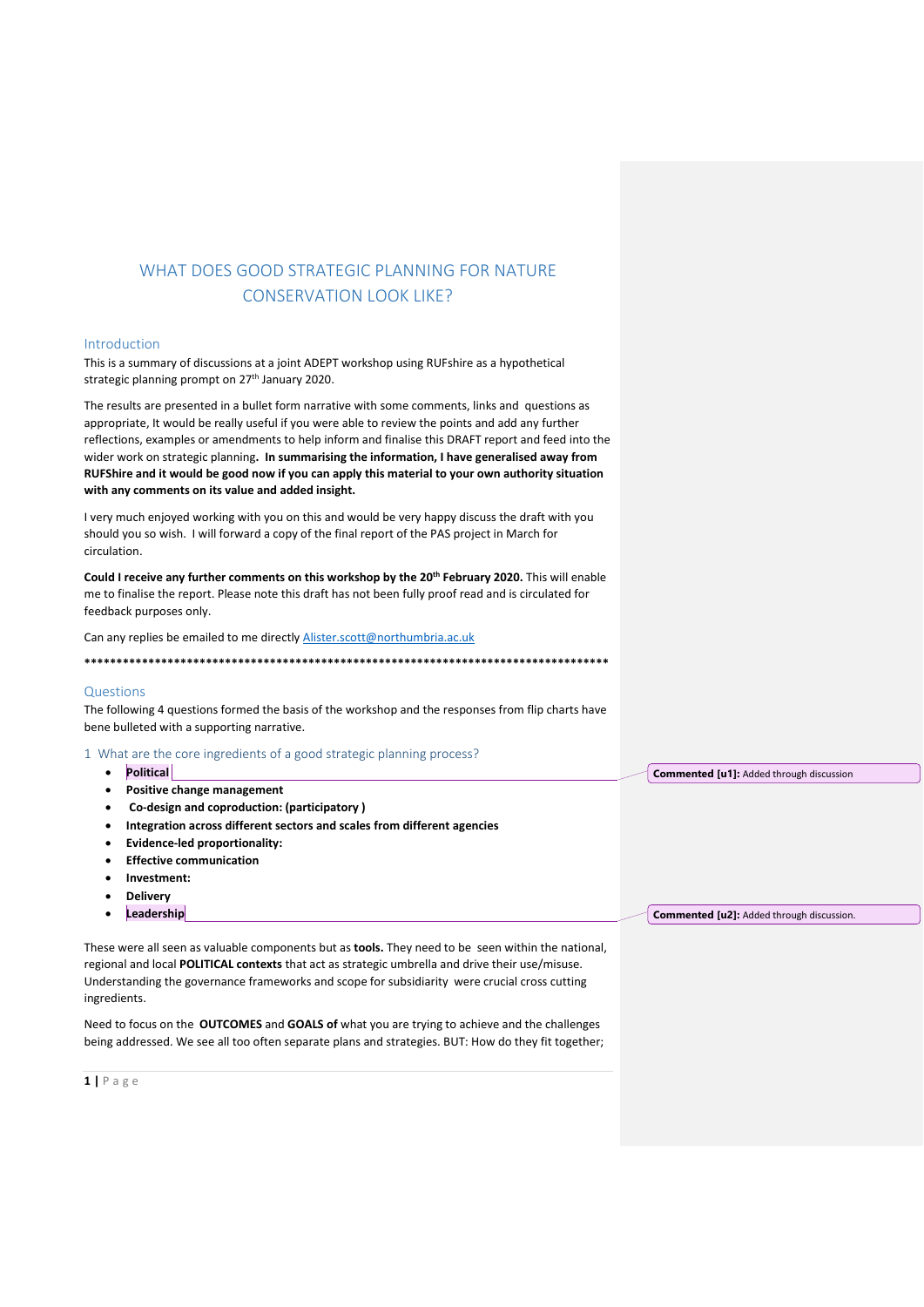for example the 25YEP, NPPF and SDGs have issues of their integration. In addition there is the wider problem of disintegrated development with nature as a bolt on.

**Regulatory tools were seen to be very helpful for nature conservation. But there is a danger that these only become a minimum standard that needs to be reached. Biodiversity Net Gain** becomes a new ingredient for strategic planning as it is becoming mandatory. Opportunities also exist within Duty to Cooperate and Community Infrastructure levy but currently nature is way down the list of priorities and danger with duty to cooperate is that it has become somewhat toxic.

However, it is also important to address **strategic issues through ambition as well as through vision**. Here the value of strategic planning forums formed due to need not legislation reflecting that there are many built environment professionals who value and champion strategic planning. However, key to issues of successful strategic planning is working across different scales simultaneously with strong leadership.

# 2. What are the key experiences and lessons for strategic planning for Rufshire?

The bullet points highlight the umbrella issue of disintegrated development. Housing numbers are perceived to dominate the placemaking agenda from national priorities which distorts other actions. The importance of securing buy in with elected members and other stakeholders raises the importance of engagement and building partnerships and codeveloping plans, policies and interventions. Working with unusual suspects was also important to develop innovative solutions. This all helps wider coordination and delivery where communication was seen to be fundamental. In building partnerships a more positive and consensual approach to planning was desired. Here the framing of nature as an asset was important. We also need to secure baselines and to monitor our interventions more effectively.

The key lesson is that nature is an integral part of decision making and needs to be inputted early into decisions using established and trusted evidence. Here the resource and skill base needs to be strengthened.

- Don't start the conversation with housing numbers. Need to understand the bigger picture of connections and interdependencies first.
- Need to know what are the joint priorities and outcomes why are you doing this at the outset and invest in this process with stakeholders and publics.
- Secure political buy in from outset and work across political divides given short term nature of administrations. Political obfuscation is a big problem.
- Need to work across silos and improve understandings of different sectors. Nature conservation can also be a very effective silo
- Be aware what you are doing and what others are doing -improve communication within and across different agencies. (often within can be the more difficult)
- Role of building effective and long term partnerships ; need good leadership and champions who can unite..
- Need stronger worded policies to ensure that nature conservation has clout in decisions.
- Focus more on who is doing the delivery and what and where are the resources; too many strategies developed but not delivered.
- Monitoring becomes important. To understand impact of interventions.
- Be prepared to things differently (develop odd new partnerships and coalitions and develop joint solutions.

**Commented [u3]:** These have been generalised to apply to strategic planning more generally. I have merged he tables into one set of results.

I hope this is OK

**Commented [u4]:** Good example from Vancouver 2020 <https://vancouver.ca/files/cov/Greenest-city-action-plan.pdf>

**Commented [u5]:** Role of GI policy assessment tool

[https://mainstreaminggreeninfrastructure.com/project](https://mainstreaminggreeninfrastructure.com/project-page.php?green-infrastructure-planning-policy-assessment-tool)[page.php?green-infrastructure-planning-policy-assessment](https://mainstreaminggreeninfrastructure.com/project-page.php?green-infrastructure-planning-policy-assessment-tool)[tool](https://mainstreaminggreeninfrastructure.com/project-page.php?green-infrastructure-planning-policy-assessment-tool)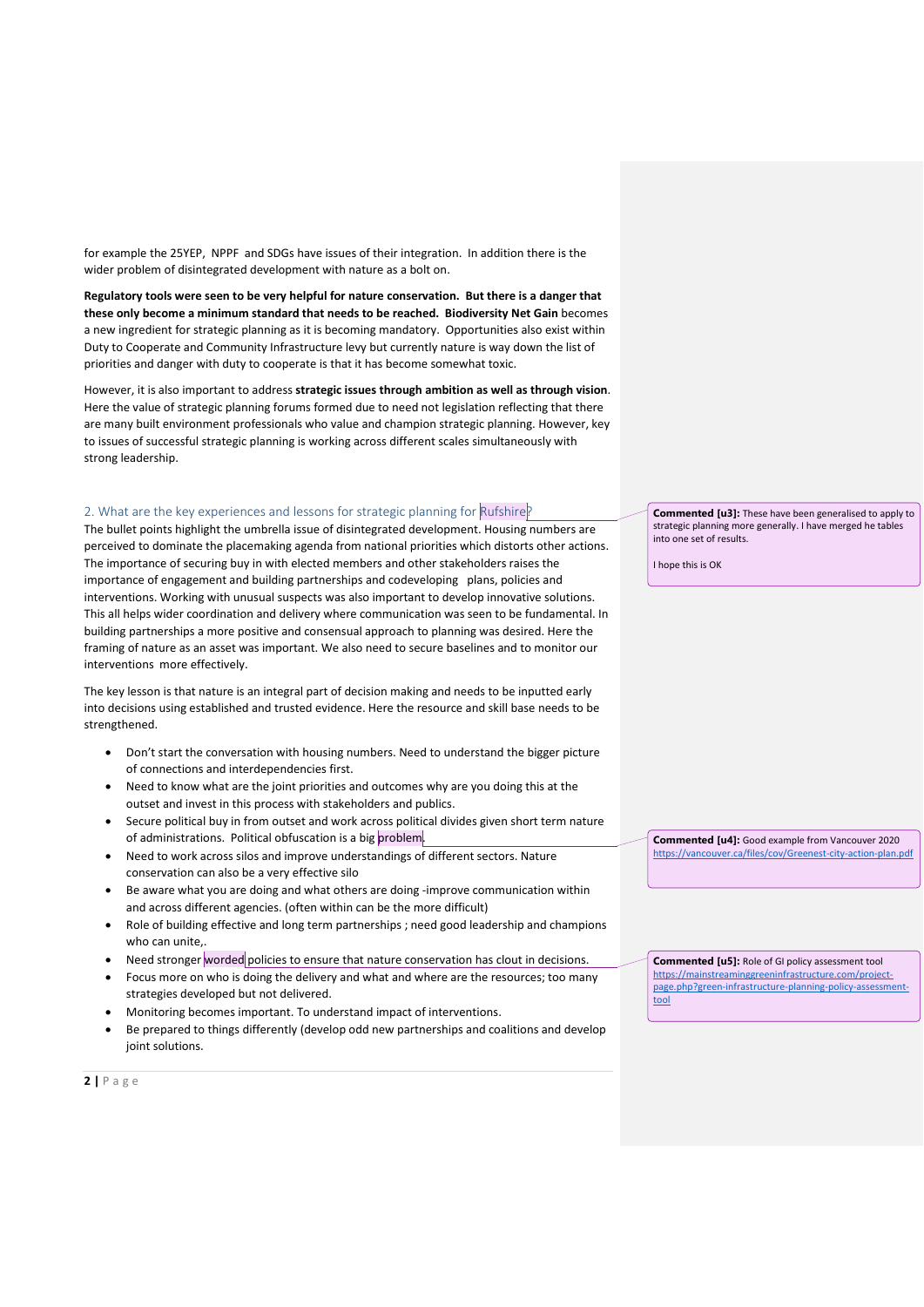- Work from a clear national vision. (not always present)
- Review of green belt toxic and anachronistic; need planning to be seen more positive and consensual.
- Major development sites need to include ALL infrastructure:
- Do we collect too much evidence that distracts? We need to use our evidence base more effectively for baseline and long-term monitoring.
- Duty to cooperate is seen to be a failure but could be a hook to try and work across political divides on issues like climate change as a hook.
- Strategic tools like CIL raise never enough to cover main priorities like education and highways. Nature loses out.
- Skills and resource deficit in local authorities to develop plans. Heavy reliance on consultants.
- All growth is not good growth
- Need more consistent methods to identify need across different sectors. Role here for environmental limits. Here natural capital baselines become important.
- Good to see biodiversity net gain becoming mandatory but how do you achieve it. Lack of guidance.

### 3. Outcomes:

Natural capital, green infrastructure are both seen as the collective glue to help deliver improved nature conservation outcomes. Key to realising this is the governance frameworks. Elected member and community structures (assemblies) were seen as vital steps to co develop and identify the outcomes that were desired. **The process by which the outcomes are identified, matters**.

**The main outcome was centred on improving biodiversity but set within a wider connectivity discussion which included health and wellbeing, transport (walking and cycling**). The summary tapes also indicated here that the outcome needed to be more joined up rather than have siloed nature based outcomes. **Here the links to economic and social gains were important reinforcing a more system based approach**.

- Integrating role of local plan as a hub through which other plans and strategies can emerge.
- Better use of CIL and 106 for strategic planning outcomes.
- Development of a green infrastructure strategy as nature conservation glue. Nature based solutions as the delivery mechanism,
- Importance of outcome of increased biodiversity but set within wider connectivity theme that covers access and landscape.
- Enhancing environmental performance through natural capital re-generation and opportunity plans. Natural capital plans help join up nature and economy. (eg. Ox Cams)

4. Interventions: How might the challenges for nature conservation be best addressed with respect to policy and delivery on the ground This has been split based on flip chart content.

*a. Governance interventions*

The focus here was about improving the integration between different plans and policies with agencies working collectively across placemaking functions. The importance of contemporary policy **Commented [u6]:** role of building with nature GI standard's

<https://www.buildingwithnature.org.uk/>

**Commented [u7]:** [https://www.ciria.org/Resources/Biodiv](https://www.ciria.org/Resources/Biodiversity_Net_Gain.aspx?WebsiteKey=3f18c87a-d62b-4eca-8ef4-9b09309c1c91) [ersity\\_Net\\_Gain.aspx?WebsiteKey=3f18c87a-d62b-4eca-](https://www.ciria.org/Resources/Biodiversity_Net_Gain.aspx?WebsiteKey=3f18c87a-d62b-4eca-8ef4-9b09309c1c91)[8ef4-9b09309c1c91](https://www.ciria.org/Resources/Biodiversity_Net_Gain.aspx?WebsiteKey=3f18c87a-d62b-4eca-8ef4-9b09309c1c91)

**Commented [u8]:** this seemed after listening to the tapes and looking across the material a really fundamental outcome.

**Commented [u9]:** [https://naturegreatermanchester.co.uk](https://naturegreatermanchester.co.uk/project/greater-manchester-natural-capital-investment-plan/) [/project/greater-manchester-natural-capital-investment](https://naturegreatermanchester.co.uk/project/greater-manchester-natural-capital-investment-plan/)[plan/](https://naturegreatermanchester.co.uk/project/greater-manchester-natural-capital-investment-plan/)

**Commented [u10]:** [https://mk0partnersdevooxv4n.kinsta](https://mk0partnersdevooxv4n.kinstacdn.com/wp-content/uploads/sites/15/2019/12/Environment-Agency-Ox-Cam-Natural-Capital-Plan.pdf) [cdn.com/wp](https://mk0partnersdevooxv4n.kinstacdn.com/wp-content/uploads/sites/15/2019/12/Environment-Agency-Ox-Cam-Natural-Capital-Plan.pdf)[content/uploads/sites/15/2019/12/Environment-Agency-Ox-](https://mk0partnersdevooxv4n.kinstacdn.com/wp-content/uploads/sites/15/2019/12/Environment-Agency-Ox-Cam-Natural-Capital-Plan.pdf)

[Cam-Natural-Capital-Plan.pdf](https://mk0partnersdevooxv4n.kinstacdn.com/wp-content/uploads/sites/15/2019/12/Environment-Agency-Ox-Cam-Natural-Capital-Plan.pdf)

**Commented [u11]:** Comments welcome here as this is the business end of the meeting.

**3 |** P a g e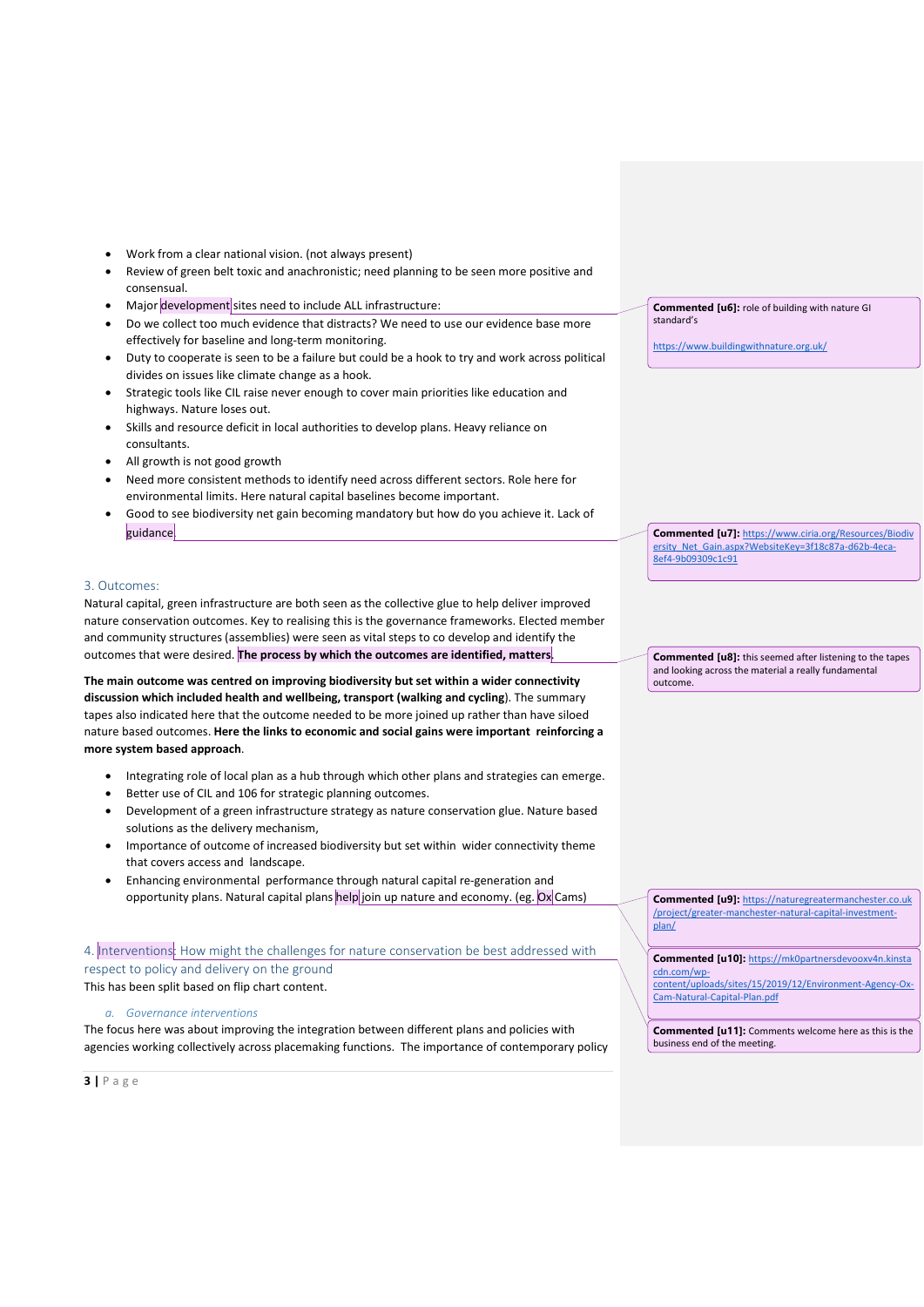hooks was recognised; here both climate and biodiversity emergencies offer political and public traction.

Within existing NPPF the duty to cooperate was seen as an opportunity and threat. Some views identified its toxicity with regard to housing numbers but others felt it could offer potential depending on what emerges from the environment bill building on the climate emergency. There was concern over the powers and resources of LEPS and LNPs with widely varying performances across the country.

- The duty to cooperate has a potential role and could be strengthened using the outcomes of the environment bill
- Holistic approach across all government agendas perhaps using climate change and biodiversity emergencies as hooks. UNSDGs really should have a stronger foothold in the NPPF. However also need a political champion who can unite.
- Avoid too many disparate plans being produced. Need a coordinating plan (local plans?)
- Joint members forum help address cross cutting issues
- Role of LEPS and LNPS: different spatial geographies and also different outcomes and resources. How can these produce better outcomes and are these fit for purpose.
- Local plans need to have stronger policies but critically dependent on the evidence base to back them up (resource limitations ). Who funds?

#### *b. Interventions on improving public engagement*

Public and political engagement was seen as a vital delivery tool. But it often lacked upfront investment (funding deficit) with a focus on consultation. The adversarial nature of planning did not help and it was seen as important to have external facilitators to help in difficult and contested situations. Nature was seen as an early priority that could help drive more positive and consensual discussions towards a shared vision. However, these would be helped by regulations such as biodiversity net gain for example. Interestingly, neighbourhood plans were seen as useful mechanisms but needed to be made much simpler.

- Role of an external facilitator in helping drive a process within safe managed spaces. Important to invest on what the outcomes are and the key challenges before a plan is produced. Rarely enough resources invested in upfront engagement. Consultation dominates.
- Stakeholder forums with ability to influence and inform decisions and policy; danger of tick box syndrome.
- Potential role for nature conservation as a mechanism for initial community engagement; easier to get agreement on a vision or set of outcomes.
- Neighbourhood plans get 35% of CIL in some areas. Are neighbourhood plans a good positive mechanism to join up public views. Need to be a simpler process however.
- Need funding sources to help invest in behaviour change. Not funded from capital funds yet crucial to improved success with nature conservation

#### *c. Interventions using strategic tools*

Natural capital was seen as generally positive here although concern over the multitude of terms and range off different tools available. Natural capital accounts could be used to highlight the value **Commented [u12]:** [https://www.southdowns.gov.uk/wp](https://www.southdowns.gov.uk/wp-content/uploads/2018/04/SDLP11-Duty-to-Cooperate-Statement.pdf)[content/uploads/2018/04/SDLP11-Duty-to-Cooperate-](https://www.southdowns.gov.uk/wp-content/uploads/2018/04/SDLP11-Duty-to-Cooperate-Statement.pdf)[Statement.pdf](https://www.southdowns.gov.uk/wp-content/uploads/2018/04/SDLP11-Duty-to-Cooperate-Statement.pdf)

**Commented [u13]:** [https://www.plymouth.gov.uk/planni](https://www.plymouth.gov.uk/planningandbuildingcontrol/plymouthplan) [ngandbuildingcontrol/plymouthplan](https://www.plymouth.gov.uk/planningandbuildingcontrol/plymouthplan) an example of the local plan being champion as the hub for over 150 other plans

**Commented [u14]:** Is there a real danger in trying to engage over strategic issues as often people are logically more concerned with local issues. There is a strategic deficit here.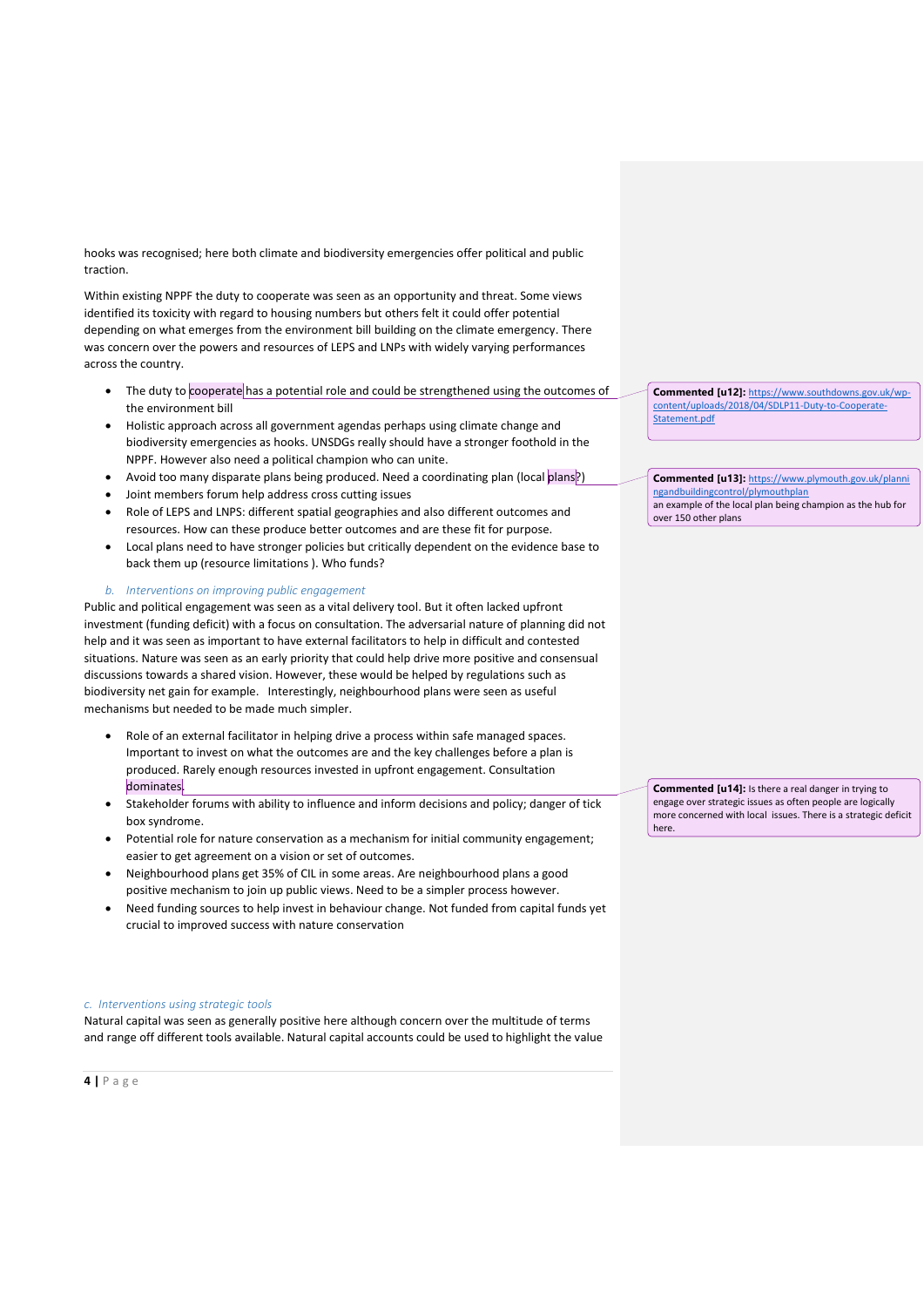of green assets and interventions when compared with more traditional grey interventions. Biodiversity net gain becoming mandatory offered another tool that had strategic potential but interestingly a lack of guidance for its successful operation was causing concern. CIL also had potential but was limited through the funds it could raise. Spatial variation in levies capability was critical. The role of Sustainability Appraisal was also mentioned and it reflected the need to use existing tools rather than try an develop new ones. Here the challenge was to integrate natural capital into these rather than create yet another additional check for local authorities to do**.** 

- Biodiversity net gain and community infrastructure levy might allow for more strategic sites to be identified. Wider issue of offsetting and mitigation
- Role of natural capital accounts to demonstrate the value of green assets but also initiatives and interventions under the umbrella of nature based solutions. Important to have baselines to measure and monitor. Need resources for this.
- Role of developing a tool for identifying environmental limits ; link into viability.
- Neighbourhood plans as positive tools but how to scale up strategically.

### *d. Interventions to improve investment in nature*

The answers here revolved around building from the industrial strategy (circular economy) with natural capital accounting seen as a key driver. Additionally, a key area to work on was tax changes to affect local economies and incentivise brownfield land and to levy charges on green field sites. Preferential rates can also accrue from enterprise zones but it was recognised that such sites should have minimum standards for urban natural capital. Finance should be secured through innovative partnerships which could result in sponsorship under CSR from big companies keen to promote their green credentials but also could lead to more innovative payments for ecosystem service schemes . Notwithstanding this the preparation of GI strategies was still see as key to highlighting how nature based solutions could be delivered in simple language.

- Corporate sponsorship from industry
- Promote social value and community benefits from nature: target messages to different audiences.
- Circular economy models.
- Change tax structures to benefit local economies. Levy on green belt development used to fund brownfield land. Tax emptions on brownfield sites.
- More Enterprise zones introduced but these need to have minimum requirements for urban natural capital
- Mixed public private payments for ecosystem service schemes.

## *e.. Interventions to improve success*

Here there was a desire to use demonstration case studies to highlight success and learn lessons. This was seen as key to motivate key stakeholders. Reports rarely do. Learning lessons from mistakes was also highlighted as important but often difficult to secure.

- Best practice review of why did that plan work/didn't work well for persuasion of communities, politicians and other stakeholders.
- Demonstration examples but need to be living labs
- Look at wide examples such as Copenhagen building 7k timber homes on derelict land
- Best practice review of how to deliver successful biodiversity net gain and wider environmental gains.

**5 |** P a g e

**Commented [u15]:** [https://www.dropbox.com/s/ubqscwd](https://www.dropbox.com/s/ubqscwde109431s/ID%2085_Naylor_Paper.pdf?dl=0) [e109431s/ID%2085\\_Naylor\\_Paper.pdf?dl=0](https://www.dropbox.com/s/ubqscwde109431s/ID%2085_Naylor_Paper.pdf?dl=0) Useful papers by Larrissa Naylor.

<http://eprints.gla.ac.uk/150672/>

**Commented [u16]:** [https://sweep.ac.uk/portfolios/natural](https://sweep.ac.uk/portfolios/natural-capital-sustainability-appraisal/) [-capital-sustainability-appraisal/](https://sweep.ac.uk/portfolios/natural-capital-sustainability-appraisal/) see work by Sweep on this

**Commented [u17]:** [https://www.gov.uk/government/publ](https://www.gov.uk/government/publications/payments-for-ecosystem-services-pes-best-practice-guide) [ications/payments-for-ecosystem-services-pes-best-practice](https://www.gov.uk/government/publications/payments-for-ecosystem-services-pes-best-practice-guide)[guide](https://www.gov.uk/government/publications/payments-for-ecosystem-services-pes-best-practice-guide)

see best practice guidance by defra.

**Commented [u18]:** Is it better to have demo sites with virtual information to enable people to grasp value and power of such interventions. Does need long term .<br>monitoring however. Fundng? .